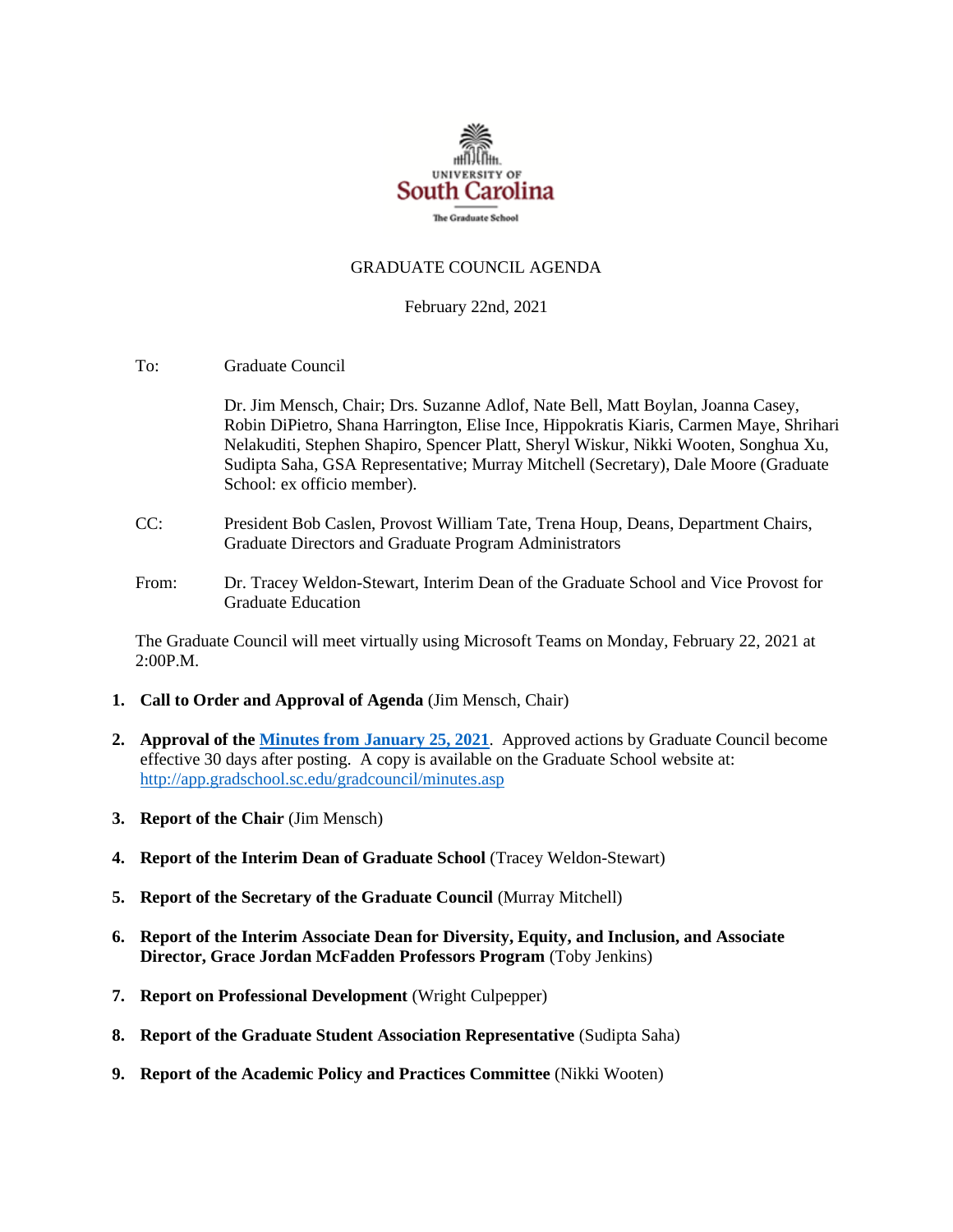### **10. Report of the 500/600 Level Courses and Distributed Learning** (Murray Mitchell)

This report is presented to Council for informational purposes only; no action is necessary.

#### **500/600 Courses for February 2021 Grad Council**

(CCP = Course Change Proposal; NCP=New Course Proposal)

- **EDCE 570** (3) Seminar in Counseling (CCP: Fall 2022)
- **GEOL 511** (3) Advanced Paleontology (Cross-listed with MSCI 511) (CCP: Fall 2022)
- **GEOL 524** (3) Environmental Radioisotope Geochemistry (Cross-listed with MSCI 524) (CCP: Fall 2022)
- **GEOL 568** (3) Introduction to Micrometerology (Cross-listed with MSCI 568) (CCP: Fall 2022)
- **GEOL 582** (3) Marine Hydrodynamics (Cross-listed with MSCI 582) (CCP: Fall 2022)
- **LING 627** (3) Introduction to Semantics and Pragmatics (Cross-listed with PHIL 522) (CCP: Fall 2022)
- **MGSC 520** (3) Forecasting and Time Series (Cross-listed with STAT 520) (CCP Fall 2022)
- **MGSC 525** (3) Statistical Quality Control (Cross-listed with STAT 525) (CCP Fall 2022)
- **MSCI 511** (3) Advanced Paleontology (Cross-listed with GEOL 511) (CCP: Fall 2022)
- **MSCI 524** (3) Environmental Radioisotope Geochemistry (Cross-listed with GEOL 524) (CCP: Fall 2022)
- **MSCI 568** (3) Introduction to Micrometerology (Cross-listed with GEOL 568) (CCP: Fall 2022)
- **MSCI 582** (3) Marine Hydrodynamics (Cross-listed with GEOL 582) (CCP: Fall 2022)
- **PHIL 522** (3) Introduction to Semantics (Cross-listed with LING 627) (CCP: Fall 2022)
- **PSYC 524** (3) Nature of Students with Mental Retardation (CCP: Fall 2022)
- **PSYC 525** (3) The Psychology of the Midlife Woman (Cross-listed with WGST 525) (CCP: Fall 2022)
- **STAT 520** (3) Forecasting and Time Series (Cross-listed with MGSC 520) (CCP: Fall 2022)
- **STAT 525** (3) Statistical Quality Control (Cross-listed with MGSC 525) (CCP Fall 2022)
- **WGST 525** (3) The Psychology of the Midlife Woman (Cross-listed with PSYC 525) (CCP: Fall 2022

#### **Distributed Learning Proposals**

**EDCE 570** (3) Seminar in Counseling (CCP: Fall 2022)

**EDSE 528** (3) Study of the Teaching of Business Education in the Secondary School (CCP: SU 2021)

**JOUR 521** (3) Interactive Communication Strategies (CCP: SU 2021)

- **JOUR 539** (3) Ethics in Public Relations and Public Policy (CCP: SU 2021)
- **JOUR 542** (3) Public Opinion and Persuasion (CCP: SU 2021)
- **JOUR 574** (3) Data Journalism (CCP: Fall 2022)
- **MUSC 526** (3) Analytical Studies (CCP: SU 2021)
- **MUSC 542** (3) Music History for Educators (NCP: SU 2021)
- **PEDU 650** (3) The Art & Science of Coaching (CCP: SU 2021)
- **SPTE 590** (3) Special Topics in Live Entertainment and Sport (CCP: SU 2021)
- **WGST 554** (3) Women and Crime (CCP: SU 2021)

### **11. Associate Graduate Faculty Nominations** (Murray Mitchell)

| Name:    | <b>Alison Moore</b> (PhD)   |
|----------|-----------------------------|
| Program: | <b>Educational Studies</b>  |
| Term:    | Fall $2020 -$ Spring $2026$ |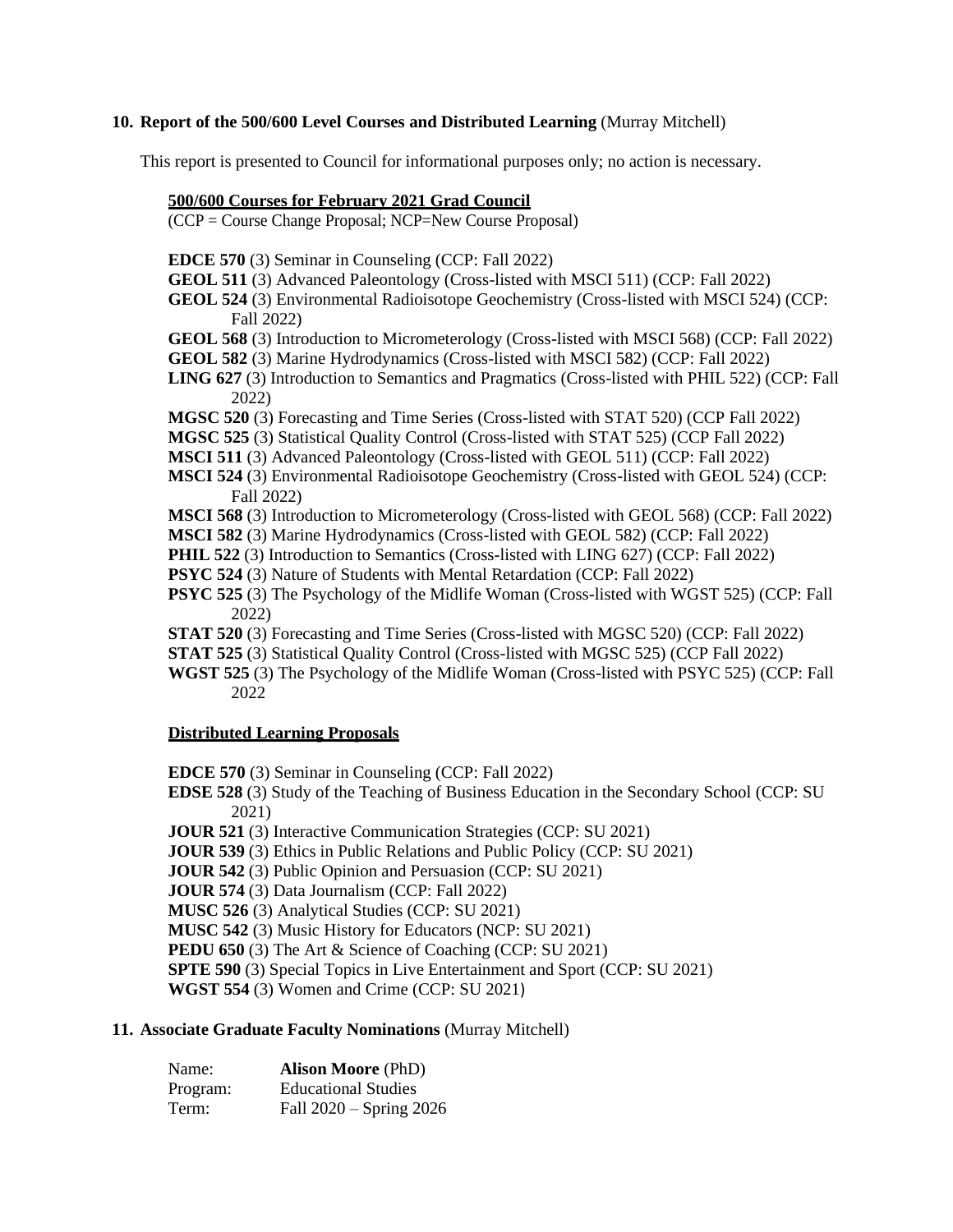| Name:    | <b>Elizabeth Reyes (PhD)</b> |
|----------|------------------------------|
| Program: | Special Education            |
| Term:    | Fall $2020 -$ Spring $2026$  |

# **12. Fellowships and Scholarships Committee** (Joanna Casey)

### **13. Report of Science, Math, and Related Professional Programs Committee** (Hippokratis Kiaris)

Below is a list of proposals reviewed by the Committee. Each curricular action can be viewed at this Public Agenda review site:

### <https://sc.edu/programproposal/agenda/?id=96&code=GCO>

At this Public Agenda link, the individual proposals are not live-linked, but agenda items are listed in alphabetical order. To view the full proposals, GC members and Committee Chairs still need to go to the Committee Review site, and filter for "Committees", then for the "Committee" called "Added to Grad Council agenda."

- **ASNR Major / Degree Program**, Doctor of Nurse Anesthesia Practice, Medicine, Change to Existing Program: Fall 2021
- **ASNR 702** (3) Foundations for DNAP Development, Medicine, NCP: Summer 2021
- **ASNR 752** (3) Health Systems for the Nurse Anesthetist, Medicine, NCP: Summer 2021
- **ASNR 754** (3) Health Care Informatics for the Nurse Anesthetist, Medicine, NCP: Summer 2021
- **ASNR 824** (3) Evidence-Based Decisions and Nurse Anesthesia, Medicine, NCP: Summer 2021
- **ASNR 898** (1-2) DNP Project II, Medicine, NCP: Fall 2022
- **ATEP Major / Degree Program**, Advanced Athletic Training Program, Public Health, Change Program: Fall 2021
- **ATEP Major / Degree Program**, MS in Athletic Training, Public Health, Change Program: Fall 2021
- **ATEP 711** (3) Clinical Experiences in Athletic Training I, Public Health, Change to Existing Course: Fall 2022
- **ATEP 712** (3) Clinical Experiences in Athletic Training II, Public Health, Change to Existing Course: Fall 2022
- **ATEP 713** (3) Clinical Experiences in Athletic Training III, Public Health, Change to Existing Course: Fall 2022
- **ATEP 714** (3) Clinical Experiences in Athletic Training IV, Public Health, Change to Existing Course: Fall 2022
- **ATEP 715** (6) Clinical Experiences in Athletic Training V, Public Health, Change to Existing Course: Fall 2022
- **ITEC Major / Degree Program,** Master of Health Information Technology (MHIT), Engineering & Computing, Change Program: Fall 2022

# **14. Report of the Humanities, Social Sciences, Education, and Related Professional Programs Committee** (Robin DiPietro)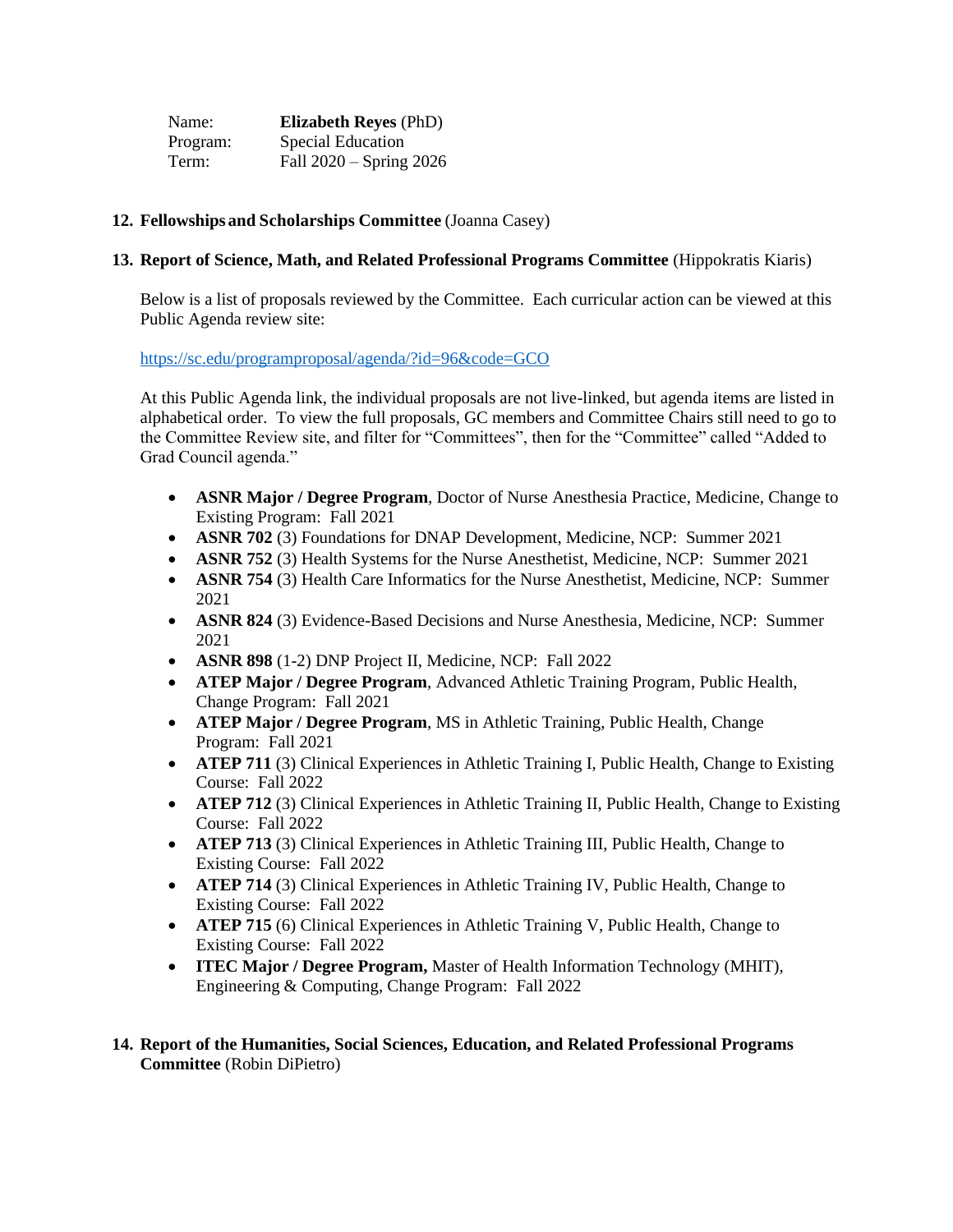Below is a list of proposals reviewed by the Committee. Each curricular action can be viewed at this Public Agenda review site:

<https://sc.edu/programproposal/agenda/?id=96&code=GCO>

At this Public Agenda link, the individual proposals are not live-linked, but agenda items are listed in alphabetical order. To view the full proposals, GC members and Committee Chairs still need to go to the Committee Review site, and filter for "Committees", then for the "Committee" called "Added to Grad Council agenda."

- **ACCT Academic Certificate**, Graduate Certificate in Accounting and Audit Analytics, Business, New Program: Fall 2021
- **EDLP Major / Degree Program**, Education Administration, Ph.D., Education, Change to Existing Program: Fall 2022
- **EDRD 760** (3) Literacy Research and Inquiry, Education, Change to Existing Course: Fall 2022
- **EDRD 842** (3) Windows into the Reading Process, Education, New Course Proposal: Summer 2021
- **EDTE 835** (3) African and Diaspora Literacies for the Study of Teacher Education Pedagogy and Practice, Education, New Course Proposal: Summer 2021
- **ENGL Major / Degree Program**, English MA, with an Emphasis in English and American Literature, Arts and Sciences, Change Program: Fall 2022
- **ENGL Major / Degree Program**, Direct-Admission PhD in English with an Emphasis in English and American Literature, Arts and Sciences, Change Program: Fall 2022
- **ENGL Major / Degree Program**, Creative Writing M.F.A., Arts and Sciences, Change Program: Fall 2022
- **ENGL Major / Degree Program**, PhD in English with an Emphasis in English and American Literature, Arts and Sciences, Change Program: Fall 2022
- **ENGL Major / Degree Program**, Creative Writing M.F.A., Arts and Sciences, Change Program: Fall 2022
- **ENGL Major / Degree Program**, PhD in English with an Emphasis in Composition and Rhetoric, Arts and Sciences, Change Program: Fall 2022
- **ENGL Major / Degree Program**, English MA, with an Emphasis in English and American Literature, Arts and Sciences, Change Program: Fall 2022
- **ENGL Major / Degree Program**, Direct-Admission PhD in English with an Emphasis in English and American Literature, Arts and Sciences, Change Program: Fall 2022
- **JOUR 788** (3) Implementing Data and Digital Communications, Information and Communications, NCP: Summer 2021
- **PEDU Major / Degree Program**, Physical Education, Ph.D., Education, Change Program: Fall 2022
- **PEDU 743** (3) Psychopathology Among Athletes and Performers, Education, New Course Proposal: Summer 2021
- **PEDU 745 (**3) Principles and Applications for Long-Term Athletic Development, Education, NCP: Summer 2021
- **SLIS 788** (3) Implementing Data and Digital Communications, Information and Communications, NCP: Summer 2021
- **SPCH 793** (3) Medieval to Modern Rhetorical Theory, Arts and Sciences, Change to Existing Course: Fall 2022